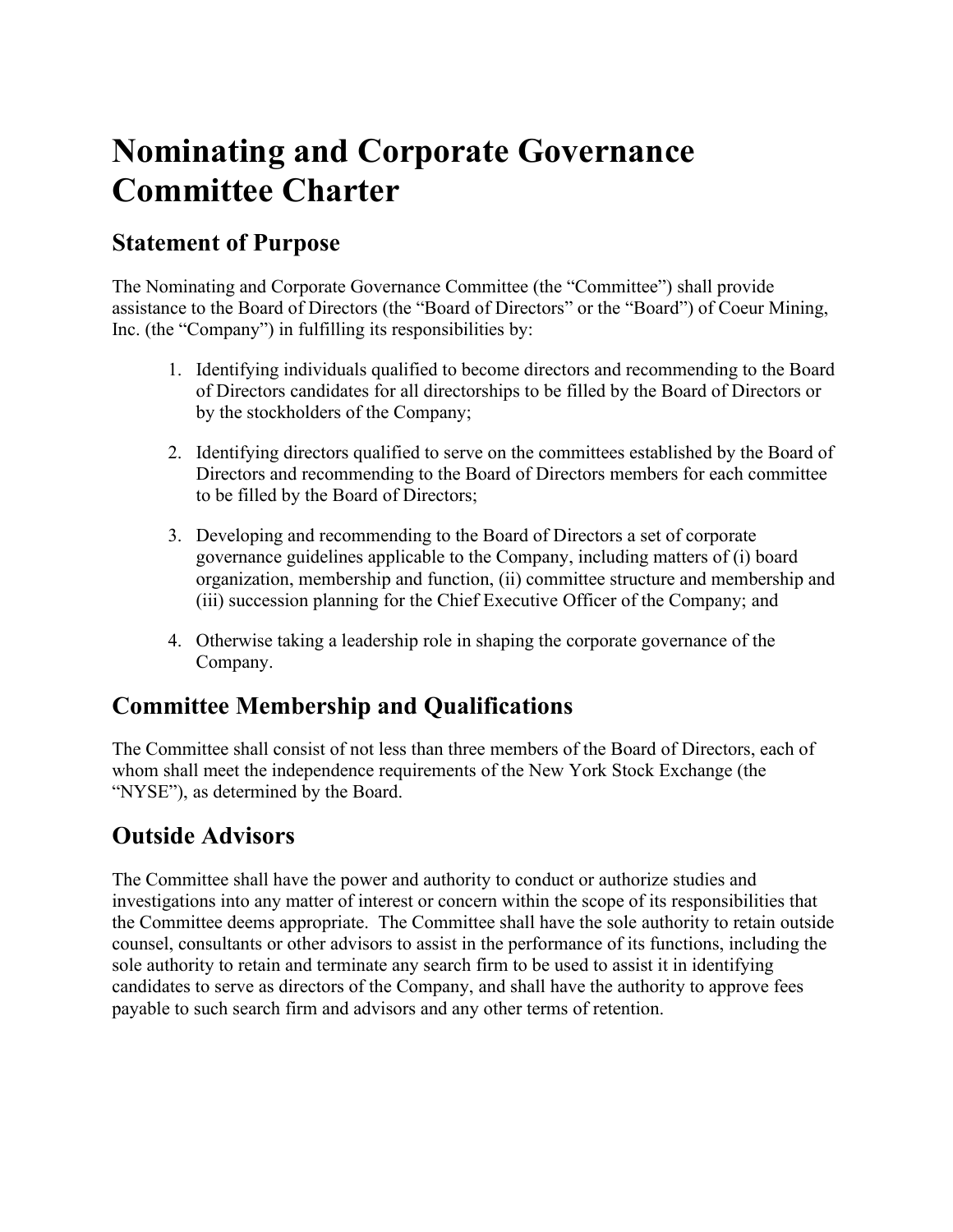# **Meetings**

The Committee shall meet at least two times annually, or more frequently as circumstances dictate. Any member of the Committee may call meetings of the Committee.

The Committee may invite to its meetings any officer, employee or director of the Company and such other persons as it deems appropriate in order to carry out its responsibilities. The Committee shall not have the authority to delegate any of its responsibilities to a subcommittee of the Committee.

The Committee shall report regularly to the Board of Directors (i) following meetings of the Committee, (ii) with respect to such other matters as are relevant to the Committee's discharge of its responsibilities and (iii) with respect to such recommendations as the Committee may deem appropriate. The report to the Board of Directors may take the form of an oral report by the Committee's Chairperson or any other member of the Committee designated by the Committee to make such report.

The Committee shall maintain minutes or other records of meetings and activities of the Committee.

### **Chairperson**

The Chairperson of the Committee shall be appointed by the Board of Directors in consultation with the Chairman of the Board of Directors. The Chairperson will chair all regular sessions of the Committee and, in consultation with the Chairman of the Board of Directors, set the agendas for Committee meetings.

# **Appointment and Removal of Committee Members**

The members of the Committee shall be appointed by the Board of Directors annually or as necessary to fill vacancies. Each member shall serve until his or her successor is duly elected and qualified or until such member's earlier resignation or removal. Any member of the Committee may be removed, with or without cause, by a majority vote of the Board of Directors.

# **Responsibilities and Duties**

In furtherance of its purpose set forth above, the Committee's responsibilities and duties shall include the following:

#### **Recommendations Relating to the Selection of Director Candidates, Director Independence and Related Person Transactions.**

1. The Committee shall develop and recommend to the Board criteria for selection of potential directors, and periodically review these criteria, taking into account all factors it considers appropriate, which may include strength of character, mature judgment, independence, professional experience, industry knowledge, financial acumen, personal accomplishments, career specialization, relevant technical skills,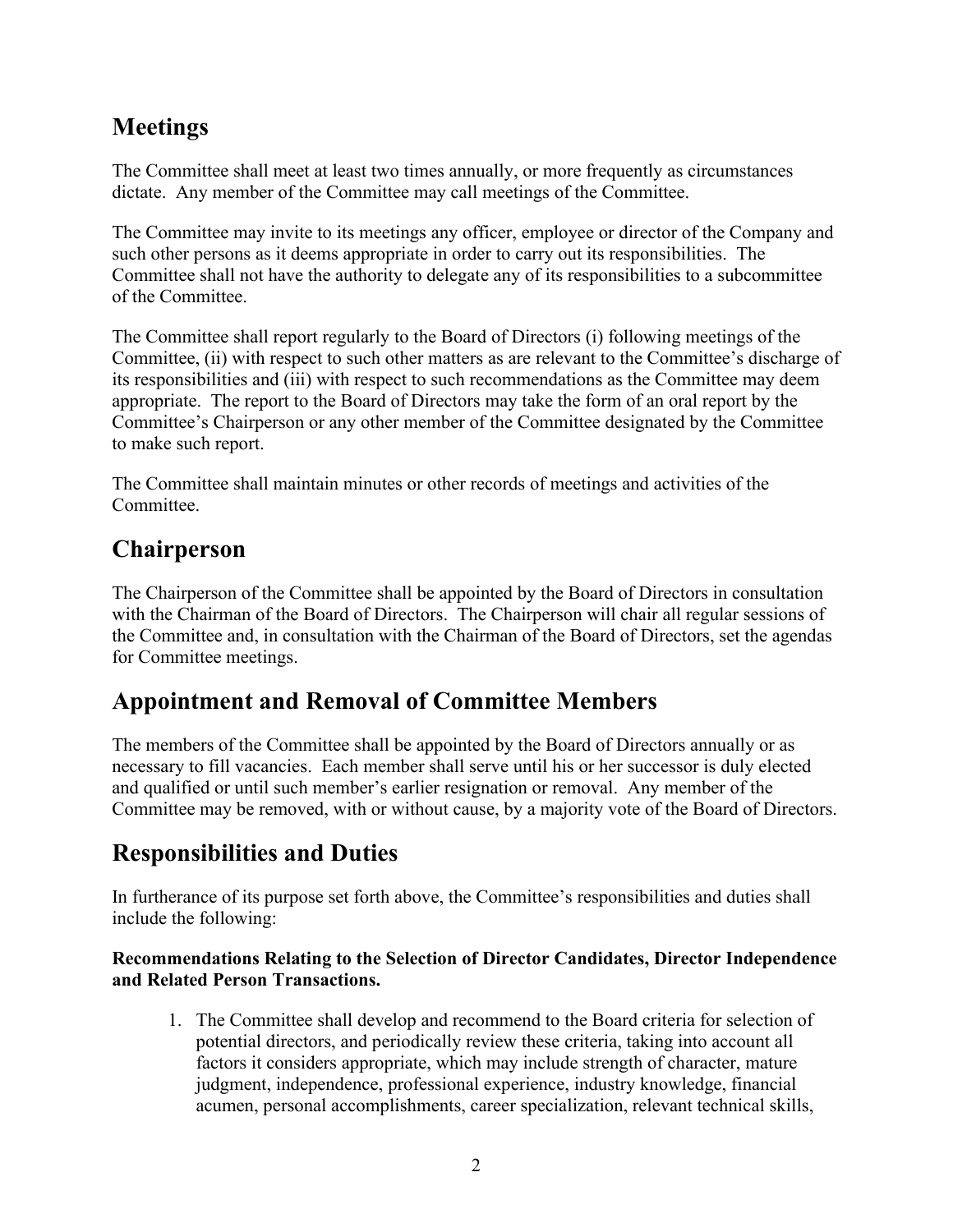diversity of viewpoints, background and experience in light of the needs of the Company.

- 2. The Committee shall identify individuals believed to be qualified as candidates to serve on the Board of Directors and recommend to the Board of Directors candidates for all directorships to be filled by the Board of Directors or by the stockholders at an annual or special meeting. In identifying candidates for membership on the Board of Directors, the Committee shall take into account the criteria for selection established by the Board and the extent to which the candidate would fill a present need on the Board of Directors. In fulfilling its responsibilities as outlined above, the Committee shall consult from time to time, as appropriate, with the Chairman of the Board of Directors.
- 3. The Committee shall establish procedures for the consideration of Board of Directors candidates recommended for the Committee's consideration by the Company's stockholders.
- 4. The Committee shall review the qualifications of existing Board members on at least an annual basis and make recommendations to the full Board of Directors whether they should stand for re-election.
- 5. . The Committee shall recommend to the Board the removal of a director where appropriate.
- 6. The Committee shall assess and make recommendations to the Board regarding the independence of director nominees and existing Board members, the independence and financial literacy of the Audit Committee members and whether at least one member of the Audit Committee qualifies as an audit committee financial expert.
- 7. The Committee shall consider and make recommendations to the Board of Directors on matters relating to the retirement of Board members, including term limits or age caps.
- 8. The Committee shall conduct all necessary and appropriate inquiries into the backgrounds and qualifications of possible candidates.
- 9. The Committee shall recommend to the Board standards for determining director independence consistent with the requirements of the Securities and Exchange Commission, the NYSE and other applicable guidelines on best practices. The Committee shall also periodically review the director independence standards established by the Board of Directors and recommend such changes in those standards as the Committee determines to be appropriate.
- 10. The Committee shall consider questions of independence and possible conflicts of interest of members of the Board of Directors and executive officers and shall review directorships at other for-profit organizations offered to directors and executive officers of the Company.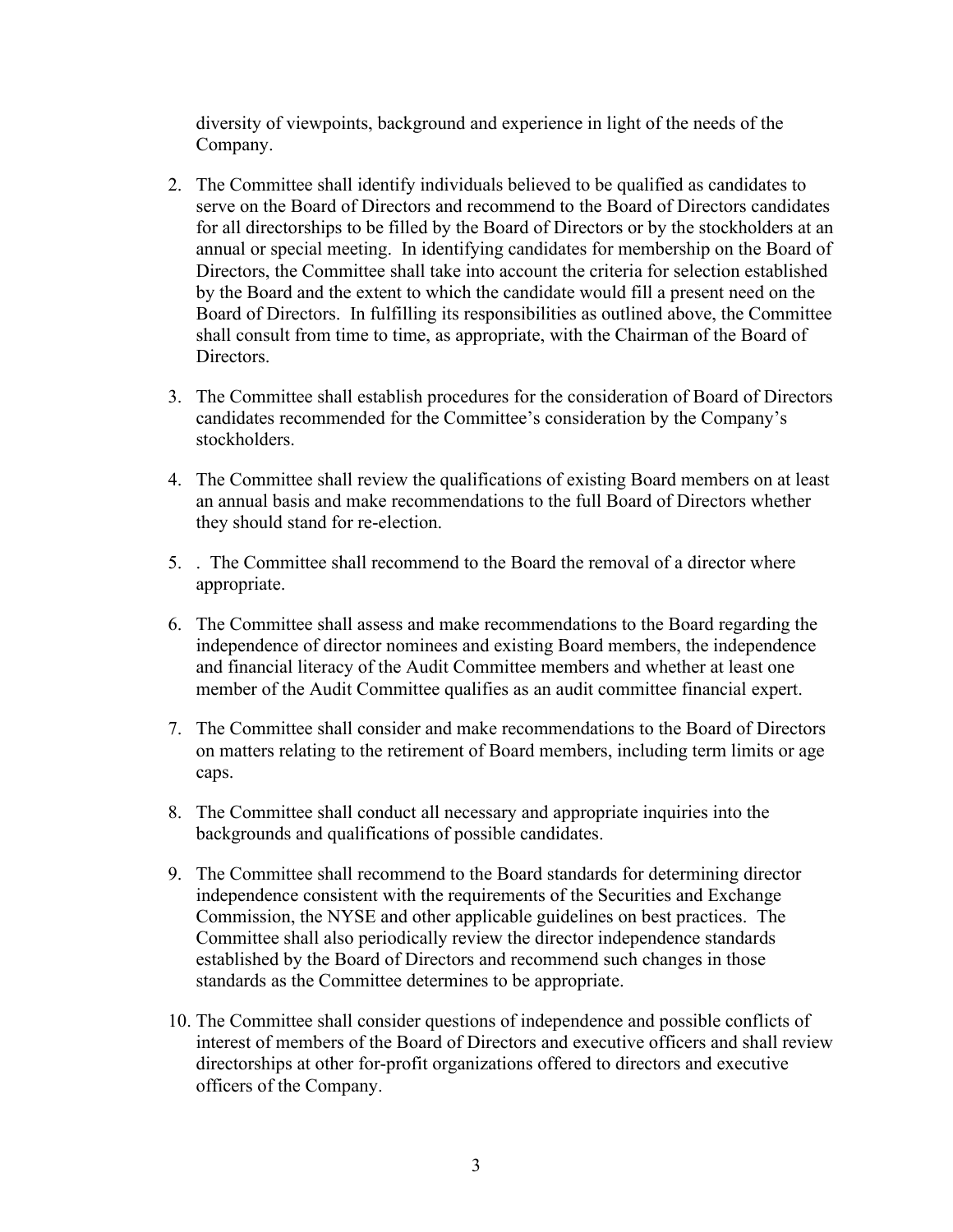- 11. The Committee shall be responsible for overseeing the implementation of the Company's Policies and Procedures Regarding Related Person Transactions.
- 12. The Committee shall review the composition and size of the Board of Directors to assess whether the skills, experience, characteristics and other criteria established by the Board are currently represented on the Board as a whole and in individual directors, assess the criteria that may be needed in the future and make recommendations, as the Committee deems appropriate, regarding the composition and size of the Board of Directors in order to provide the Board has the requisite expertise and its membership consists of persons with sufficiently diverse and independent backgrounds. In fulfilling this responsibility, the Committee shall, as appropriate, consult with the Chairman of the Board of Directors.
- 13. The Committee shall periodically review the orientation process for all new directors and ongoing education for directors.
- 14. The Committee shall review and assess the channels through which the Board of Directors receives information, and the quality and timeliness of information received.

#### **Committee Selection and Composition**

- 15. The Committee shall recommend members of the Board of Directors to serve on the committees of the Board, giving consideration to the criteria for service on each committee as set forth in the charter for such committee, as well as to any other factors the Committee deems relevant, and, where appropriate, make recommendations regarding the removal of any member of any committee. In fulfilling this responsibility, the Committee shall, as appropriate, consult with the Chairman of the Board of Directors.
- 16. The Committee shall recommend members of the Board of Directors to serve as the Chairperson of the committees of the Board of Directors. In fulfilling this responsibility, the Committee shall, as appropriate, consult with the Chairman of the Board of Directors.
- 17. The Committee shall make recommendations to the Board regarding the purpose, structure and operations of the various committees of the Board of Directors, the qualifications and criteria for membership on each committee of the Board and make any recommendations regarding periodic rotation of directors among the committees and any term limitations of service on any Board committee.
- 18. The Committee shall periodically review the charter and composition of each committee of the Board of Directors and make recommendations to the Board for the creation of additional committees or the elimination of Board committees.